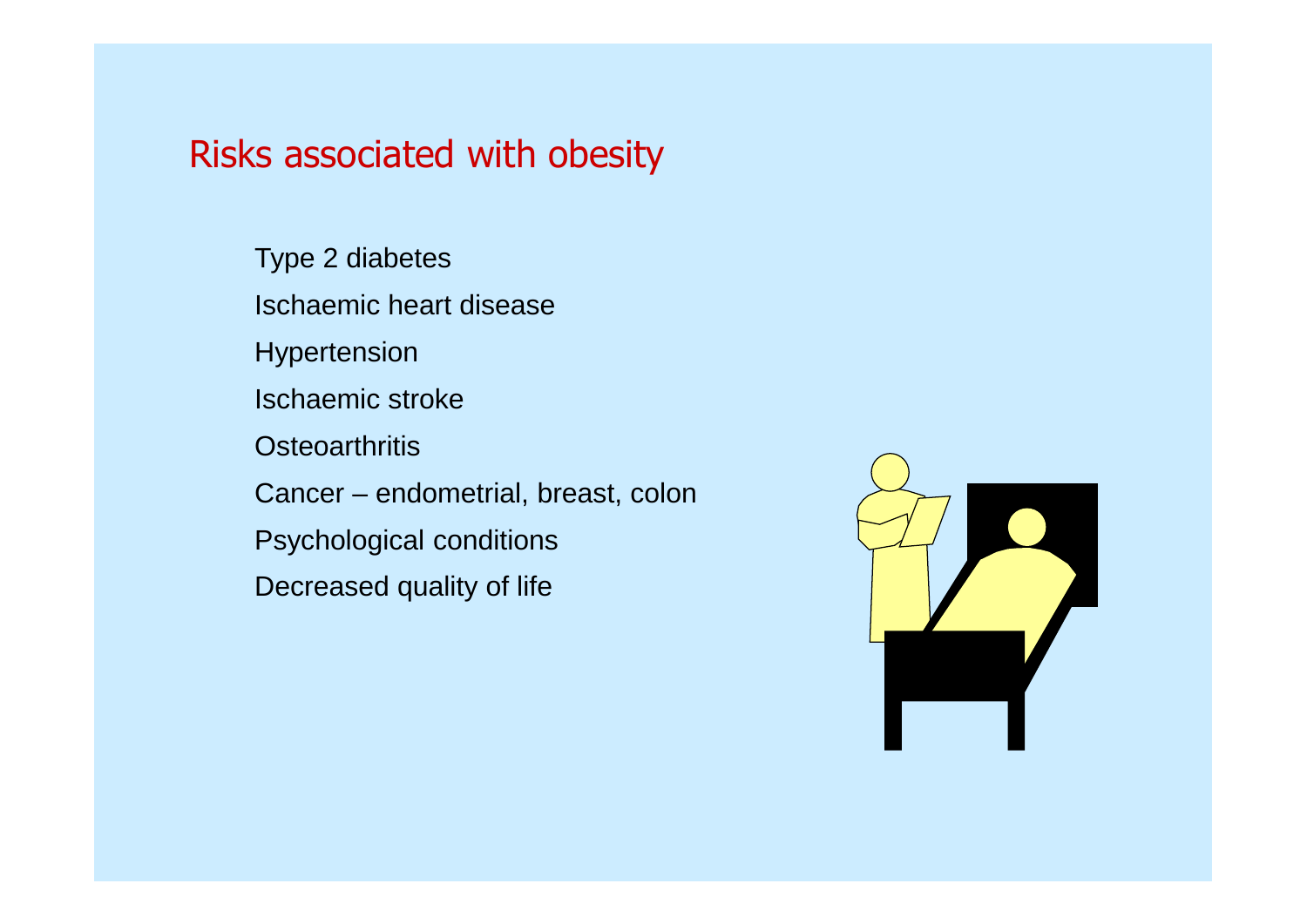# Cardiovascular diseases

### **Relative risk for obese versus normal weight**

|                              | men | women |
|------------------------------|-----|-------|
| <b>Myocardial infarction</b> | 3.2 | 1.5   |
| Angina                       | 1.8 | 1.8   |
| <b>Hypertension</b>          | 2.6 | 4.2   |
| <b>Ischaemic stroke</b>      | 1.3 | 1.3   |

#### From

James WPT, Jackson-Leach R, Mhurchu CN, Kalamara E, Shayeghi M, Rigby NJ, Nishida C, Rodgers A. Overweight and obesity (high body mass index). Chapter 8 in Comparative quantification of health risks. Global and regional burden of disease attributable to selected major risk factors. Eds. Ezzati M, Lope AD, Rodgers A and Murray CJL. WHO Geneva 2004.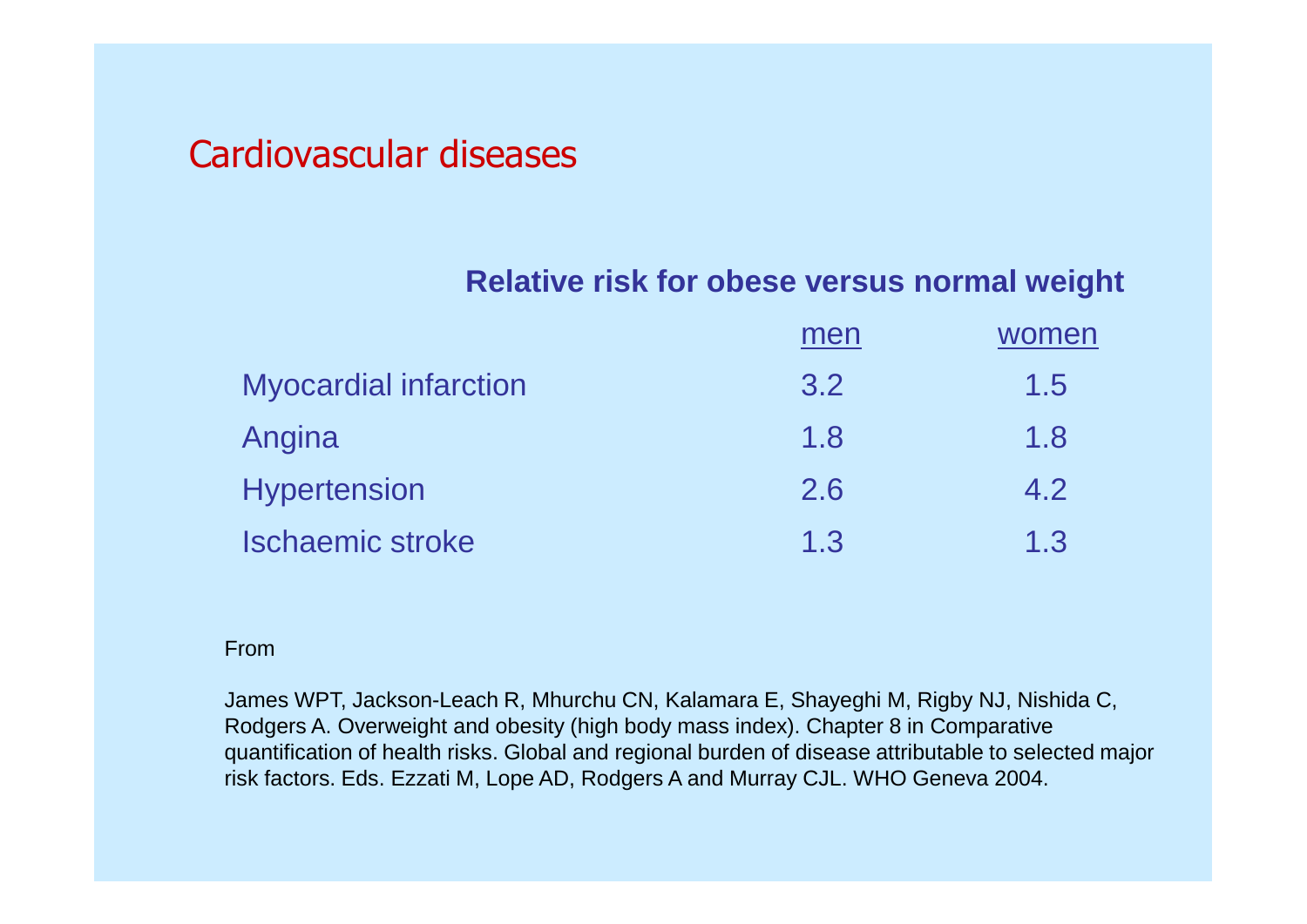# **Cancer**

## **Relative risk for obese versus normal weight**

| Adenocarcinoma of oesophagus  | 3   |
|-------------------------------|-----|
| <b>Endometrial cancer</b>     | 2.5 |
| <b>Kidney cancer</b>          | 1.8 |
| Post-menopausal breast cancer | 1.3 |
| <b>Colon cancer</b>           | 1.3 |

#### From

International Agency for Research on Cancer, WHO. IARC Handbooks of cancer prevention. Volume 6. Weight control and physical activity. IARC Press 2002.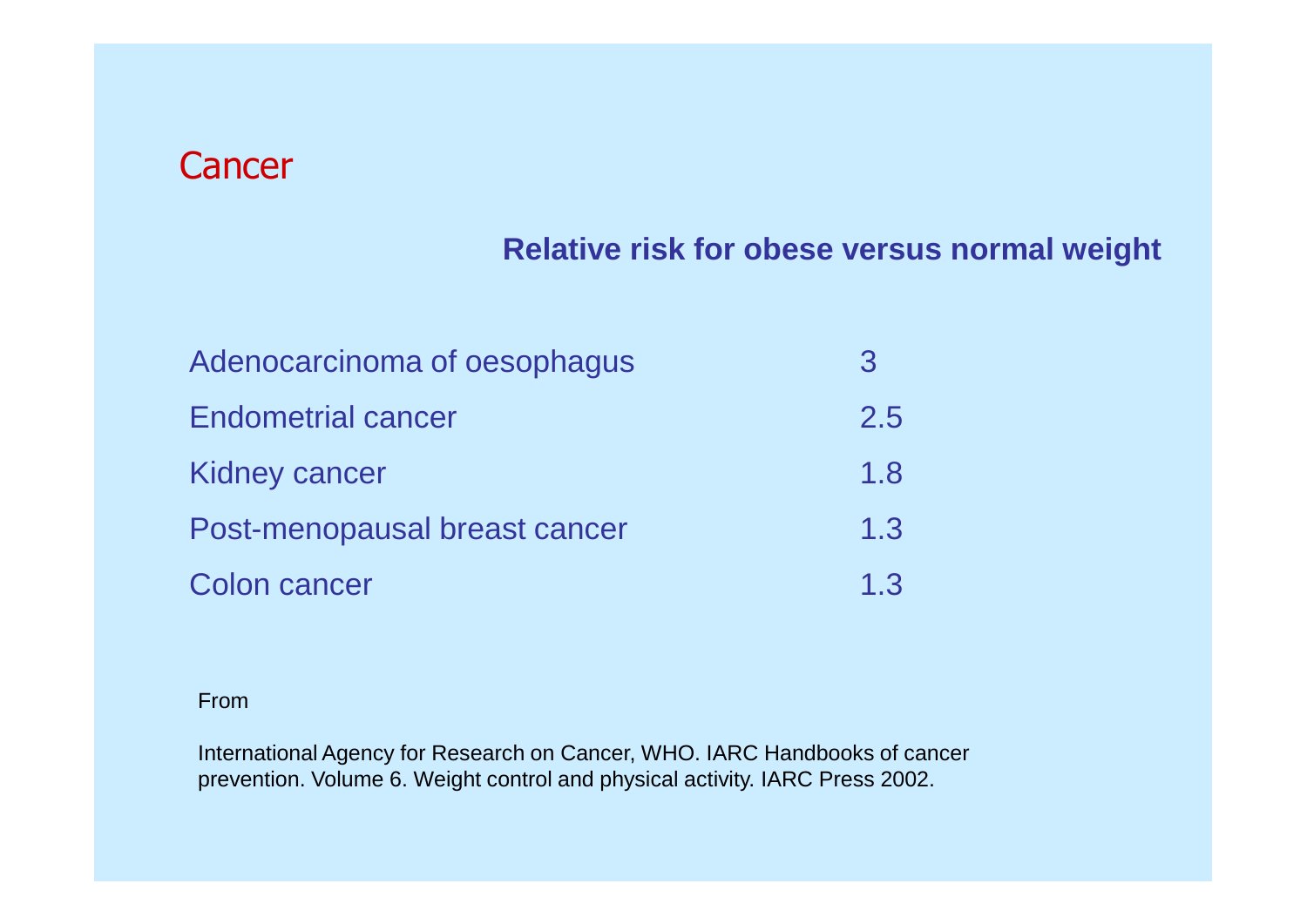# Cancer – EPIC results

### Relative risk (95% CI)

#### **Endometrial cancer**

strong positive relationship 1.78 (1.41–2.26) obese vs normal

3.02 (1.66–5.52) morbidly obese vs normal

#### **Renal cell carcinoma**

Strong positive relationship among women only 2.13 (1.96–3.90) for top vs lowest fifth

### **Post-menopausal breast cancer**

Positive relationship among HRT non-users only 1.31 (1.08–1.59) for obese vs normal

### **Colon cancer**

Positive association of BMI with risk among men only 1.55 (1.12–2.15) for top vs lowest fifth Strong positive association for waist circumference and for waist to hip ratio among men and women